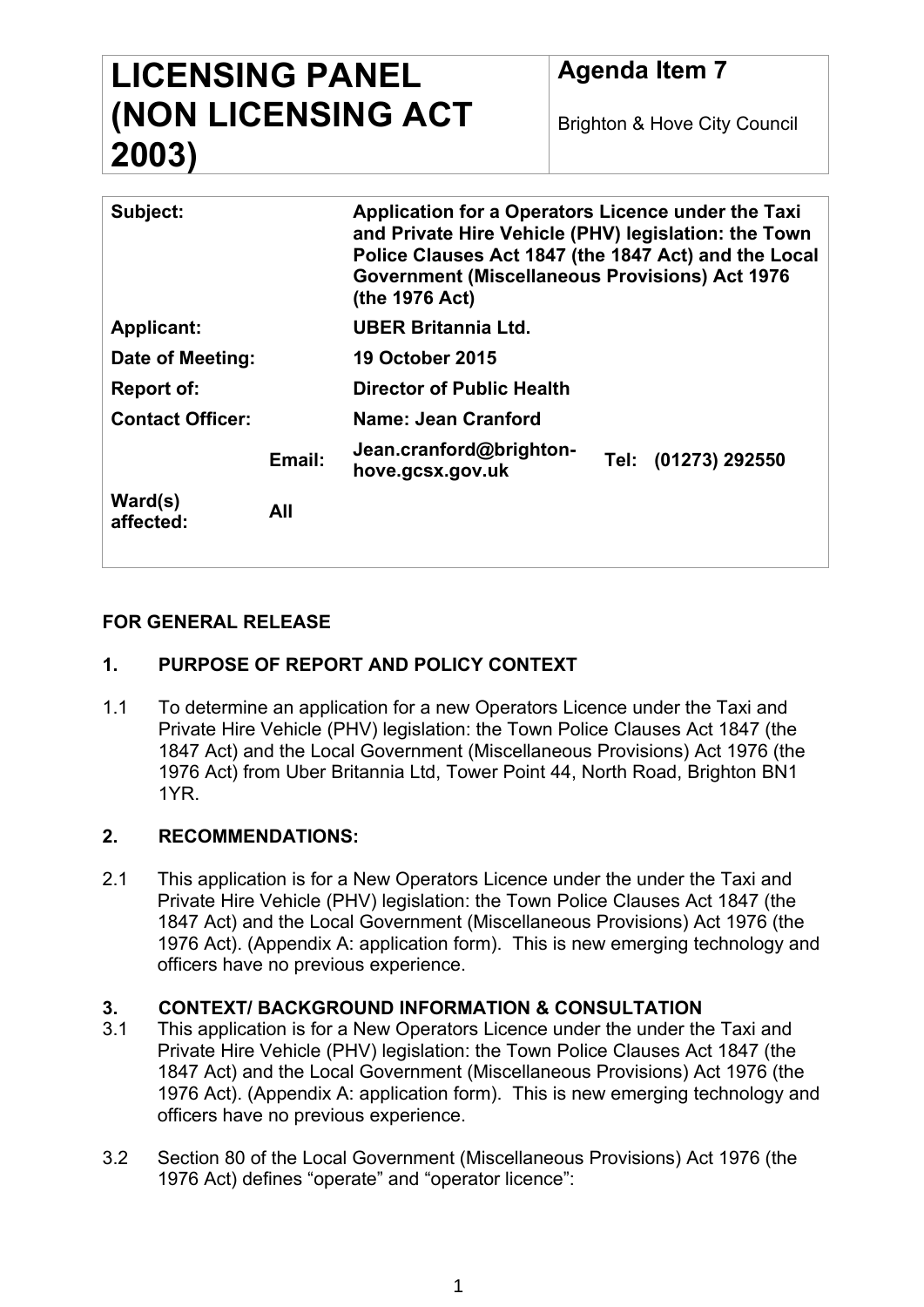"Operate means in the course of business to make provision for the invitation or acceptance of bookings for a private hire vehicle"

"Operators licence" means a licence under Section 55 of the 1976 Act. Section 46(1)(d) makes it clear that anyone acting as an operator must have an operators licence: "(d) no person shall in a controlled district operate any vehicle as a private hire vehicle without having a current licence under S55 of this Act" and a local authority cannot grant a licence (s55(1)) "unless they are satisfied that the applicant is a fit and proper person to hold an operators licence". So, in simple terms, a private hire operator is the person who takes a booking for a private hire vehicle and then dispatches a PHV driven by a licenced private hire driver (PHD) to fulfil that booking. All three licences (PHO, PHV and PHD) must have been granted by the same authority.

3.3 PHV operator responsibilities

Taxi and PHV licensing is not an area where there is much scope for selfregulation, but PHV operators do have a key role in ensuring that the drivers they employ are fit and proper persons, and are properly trained in their roles.

The responsibility of PHV operators is to ensure that their drivers are fit and proper persons; this licensing authority requires operators to demonstrate what steps they are taking to ensure that their drivers are fit and proper persons, as well as appropriately trained.

- 3.4 However, the role goes far beyond simply taking bookings and despatching vehicles. In the course of making a booking and dispatching the vehicle and driver, the PHO will obtain significant amounts of personal information. For example, when a booking is made to an airport, and a return booking made for a week or fortnight later, it is reasonably apparent that a holiday is being taken. With a little further research (either by questioning the person making the booking, or following reports of conversations between the passengers and the driver) it will soon be apparent that the house is going to be empty for that period of time. In dishonest hands this information is extremely valuable. Likewise, where regular bookings are made, it is easy to ascertain when parents are leaving children alone in the house, and so on.
- 3.5 It is therefore vital that PHOs are as trustworthy and reliable as a driver, notwithstanding their slightly remote role.
- 3.6 How does a local authority satisfy itself as to the "fitness and propriety"? The term "safe and suitable" is a modern interpretation of "fit and proper" but there are some difficulties placed in the path of the local authority. Unlike hackney carriage and private hire drivers, the Rehabilitation of Offenders Act 1974 (Exemptions) (Amendment) Order 2002 does not cover PHOs who are therefore not excluded from the workings of the Rehabilitation of Offenders Act 1984 (the 1974 Act). This means that convictions become spent in relation to a PHO. However, the ruling of the High Court in Adamson v Waveney District Council means that local authorities can take spent convictions into account when determining the suitability for a licence. The fact that the role of the PHO is not an exempt occupation for the 1974 Act means that it is not possible to obtain an Enhanced DBS check, but they can be asked to obtain a Basic Disclosure. This can be combined with a statutory declaration as part of the application process requiring the applicant to list all previous convictions, together with other material information in a similar fashion to taxi drivers.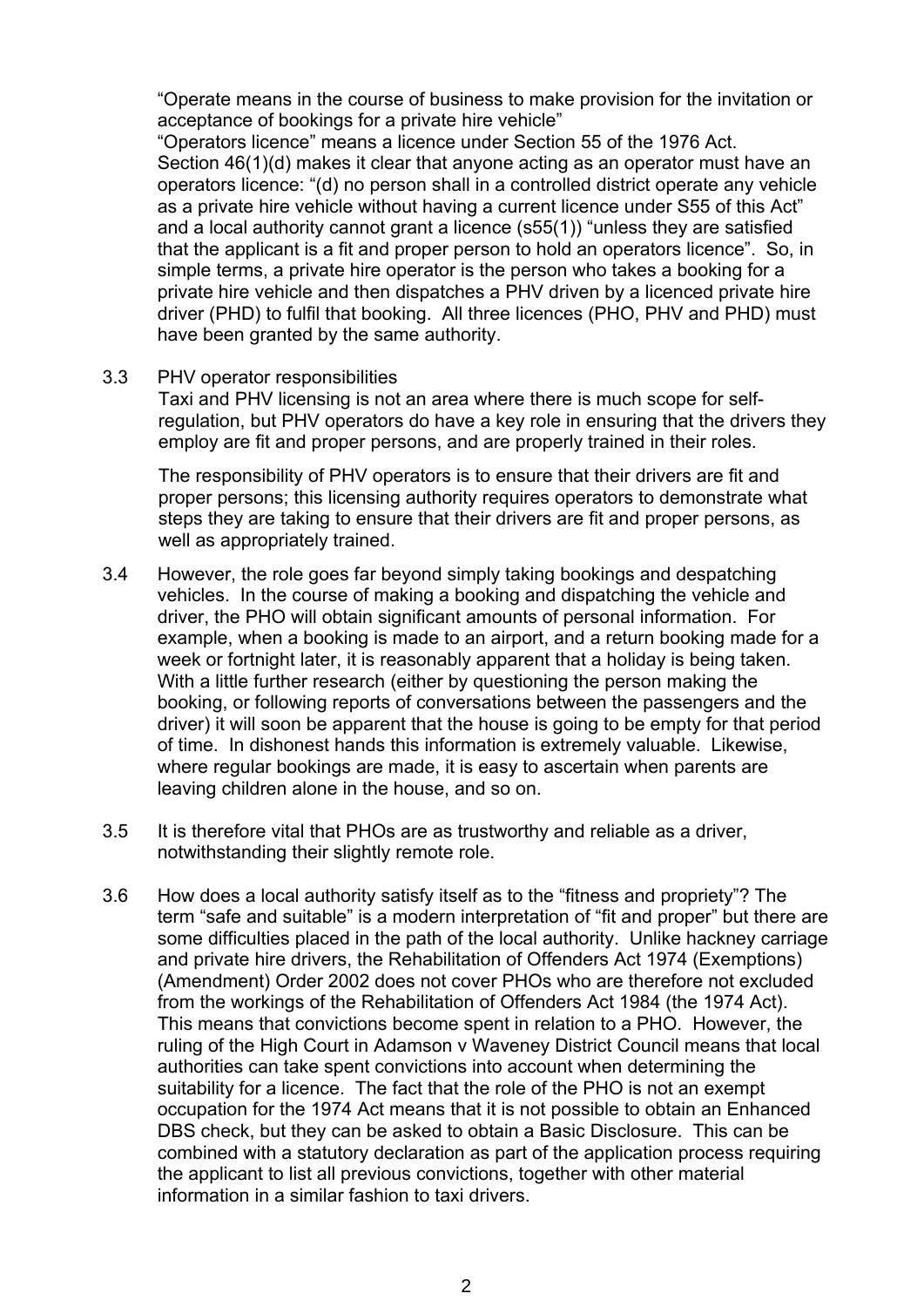- 3.7 It has been suggested that a working test of fitness and propriety for PHOs is "would I be comfortable providing sensitive information such as holiday plans, movements of my family or other information to this person, and feel safe in the knowledge that such information will not be used or passed on for criminal or unacceptable purposes?"
- 3.8 The licence is granted to the PHO on the basis of their fitness and propriety but there is no overt mechanism to consider the suitability of those who work for the PHO. There is no reason why a condition cannot be imposed on the PHO licence requiring them to undertake checks (for instance enhanced DBS checks and training) on those they employ/use within their company to satisfy themselves that they are fit and proper people to undertake that task, and retain that information that they obtain to demonstrate that compliance to the local authority. Any failure on the part of the PHO to either comply with this requirement or act upon information that they obtain (therefore allowing unsuitable staff to work in positions of trust) would then have serious implications on the continuing fitness and propriety of the PHO.
- 3.9 This responsibility will be even more important when the Deregulation Bill comes into effect in October 2015 and operators are able to sub-contract bookings to other providers. There are existing obligations on operators who seek to pass on a booking and the first operator will always retain overall responsibility for its fulfilment. BHCC intends to enhance this responsibility by placing conditions on an operator's licence to require them to set out how they will handle subcontracting and ensure consumer protection.
- 3.10 All hackney carriage and private hire vehicles in Brighton & Hove must be fitted with CCTV cameras to protect public safety. This may not be the case in vehicles licensed in neighbouring authorities.
- 3.11 Licensing authorities have the responsibility for ensuring the public travel in safe, well maintained vehicles driven by competent drivers, as well as providing a fair and reasonable service for the taxi and PHV trade. There are no statutory timescales or performance measures for taxi/PHV licensing, unlike some other licensing regimes.
- 3.12 Uber's terms and conditions state the following: "3. UBER'S ACCEPTANCE OF BOOKINGS AS AGENT OF THE TRANSPORTATION PROVIDER. Uber accepts Bookings acting as disclosed agent for the Transportation Provider (as principal). Such acceptance by Uber as agent for the Transportation Provider gives rise to a contract for the provision to you of transportation services between you and the Transportation Provider (the **"Transportation Contract"**). For the avoidance of doubt: Uber does not itself provide transportation services, and Uber is not a Transportation Provider. Uber acts as intermediary between you and the Transportation Provider. You acknowledge and agree that the provision to you of transportation services by the Transportation Provider is pursuant to the Transportation Contract and that Uber accepts your booking as agent for the Transportation Provider, but is not a party to that contract.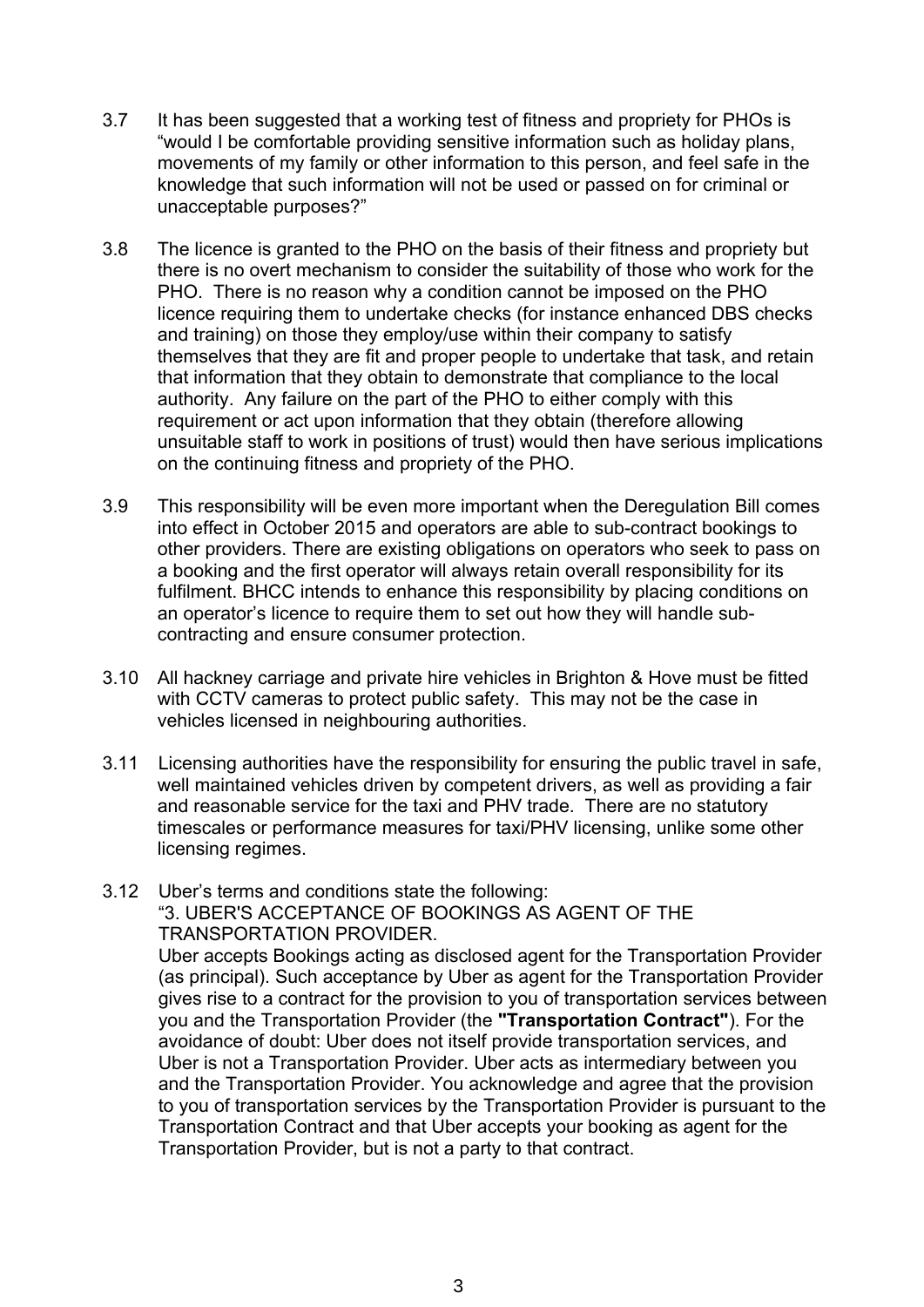For the sake of clarity, your Booking will be allocated to the nearest available Transportation provider by the Uber entity which holds the relevant operator license".

3.13 Although it is not statutory, all private hire vehicles in Brighton & Hove are fitted with a meter and the fares are regulated in line with fares charged by hackney carriages. Consumers are protected as fares are advertised and predictable. Uber do not use this method, see 3.14 below.

#### 3.14 **Uber Fare Estimate (taken from Uber website)**

"Find out roughly what your trip will cost before you request. Just set your pickup location, enter a destination, and tap Fare Quote — the app will calculate an approximate amount based on the expected time and distance, so there are never any surprises on your receipt

We often receive questions about how reliable Uber is. "Will there be a car available?" "Can I count on you guys for the New Year's festivities?" One of our main aims is to provide a reliable ride to anybody who needs one, no matter how high demand is or what is going on in London. We won't be perfect, but we'll try our hardest; we've started turning on what we call Surge Pricing in order to achieve a continued high level of service during exceptionally busy times".

**Surge pricing (taken from Uber Blog: How does Surge Pricing work?**) When the supply of cars gets tight, we will raise the price in increments over time and conversely as supply opens up, we'll lower the price.

**How does Surge Pricing maximise the number of Uber rides available?** We are able to get a greater number of drivers on the system when Surge Pricing is in effect – it's basic economics. Higher prices encourage more supply to come online. Higher prices mean more cars, more rides, more people getting around the city efficiently, safely AND in style.

#### **You'll always be notified when surge pricing is on**

Any surge pricing event is accompanied with a pop up in your app of what the price increase is vs. normal rates before a request is made (riders must OK the notification), as well as immediately after the request, in case they want to cancel before the car arrives".

- 3.15 UBER keeps electronic records, stored in a "Cloud"; there are concerns about the security of information stored and also how the local authority will be able to access that information if they need to examine it.
- 3.16 The Significant Unmet Demand survey which is being carried out during 2015 will contain a question on PHO licence conditions with a necessary proportion of WAVs. Issues identified by previous unmet demand surveys include discrepancies in waiting times for WAVs. The present WAV proportions (WAV + PHVs ) is 41% for HC's and 12% for PH's and trends over past 3-5 years shows these figures increasing year on year.

#### **Representations received**

3.17 Details of the representationsL a summary appears below: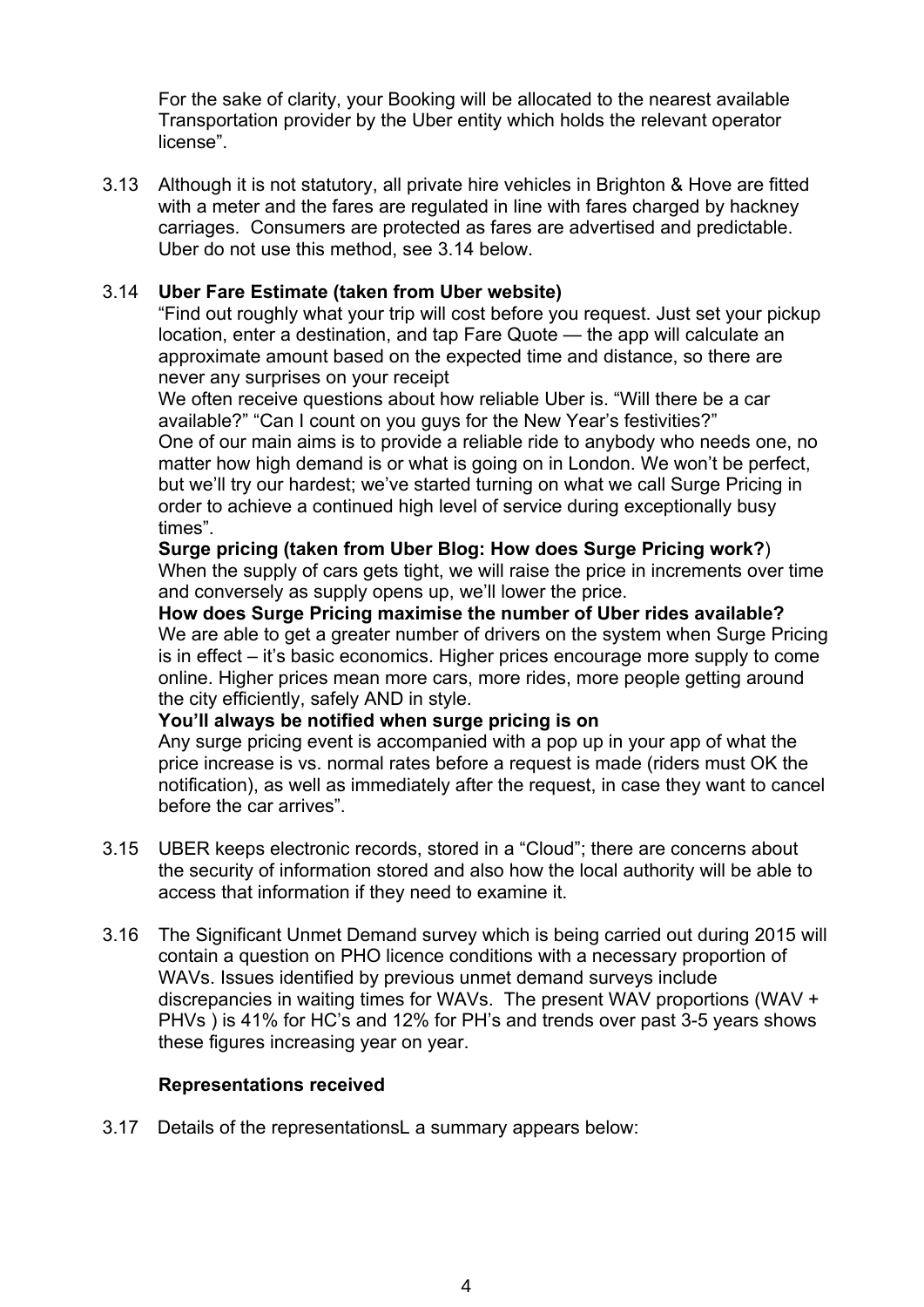- 3.18 13 representations were received. They were received from local businesses, taxi unions, trade associations and from a councillor. Representations can be found at appendix 5, 6, 10, 11, 12, 13, 14, 15, 16, 18, 19, 20 and 21.
- 3.19 Representations received had concerns relating to "fitness and propriety".

## **4 COMMENTARY ON THE TAXI LICENSING POLICY (BLUE BOOK)**

4.1 The following extracts from the Blue Handbook for Hackney Carriage and Private Hire Drivers, Vehicles and Operators (The Blue Book) states Brighton & Hove City Council Taxi Licensing Policy (Blue Book) are considered relevant to this application and **are numbered as they appear in the policy**:

## 4.2 "**Section 3. Part A. Procedure for Licensing a Private Hire Operator.**

#### **146. General.**

Anyone who makes provision for the invitation or acceptance of bookings for a private hire vehicle must hold an operators licence (with the exception of those who only operate vehicles covered by section 75 of the Act of 1976). This means that any individual (group or company) which advertises the services of any private hire vehicle with the services of a driver for hire and reward, or has a mobile telephone or pager which is carried within a licensed vehicle then that driver and vehicle have made provision for the acceptance of bookings for hire and reward and will be required to hold a private hire operators licence.

Brighton and Hove City Council are subject to duties under the Equalities Act 2010 which includes the duties to eliminate discrimination, harassment, victimisation and any other conduct that is prohibited by or under the Act.

In relation to the Hackney and Private Hire as the licensing authority we are wishing to ensure that the needs and requirements of those with a disability are being acknowledged and met.

Primary issues for the Council to take note of are:

- Mobility this is being addressed by the introduction of wheelchair accessible cabs. It is noted that certain service users who may have mobility issues still prefer old style saloon cars. The trade should be able to respond as appropriate where a particular type is requested.
- Visual impairment drivers to be aware that greater assistance will be required. As per the detail already included in this document.
- Hearing impaired note should be taken that those with hearing difficulties should wherever possible be provided with a text service.
- Awareness of those with mental health issues.
- Awareness of those with learning disabilities.
- Training for drivers on disability awareness for instance not assuming that because someone is slurring speech that they are drunk as opposed to having neurological disorder.

It is desirable that the operators can on request provide monitoring information. What is required are figures on the numbers of journeys undertaken by those with an obvious disability or where one has been declared – personal information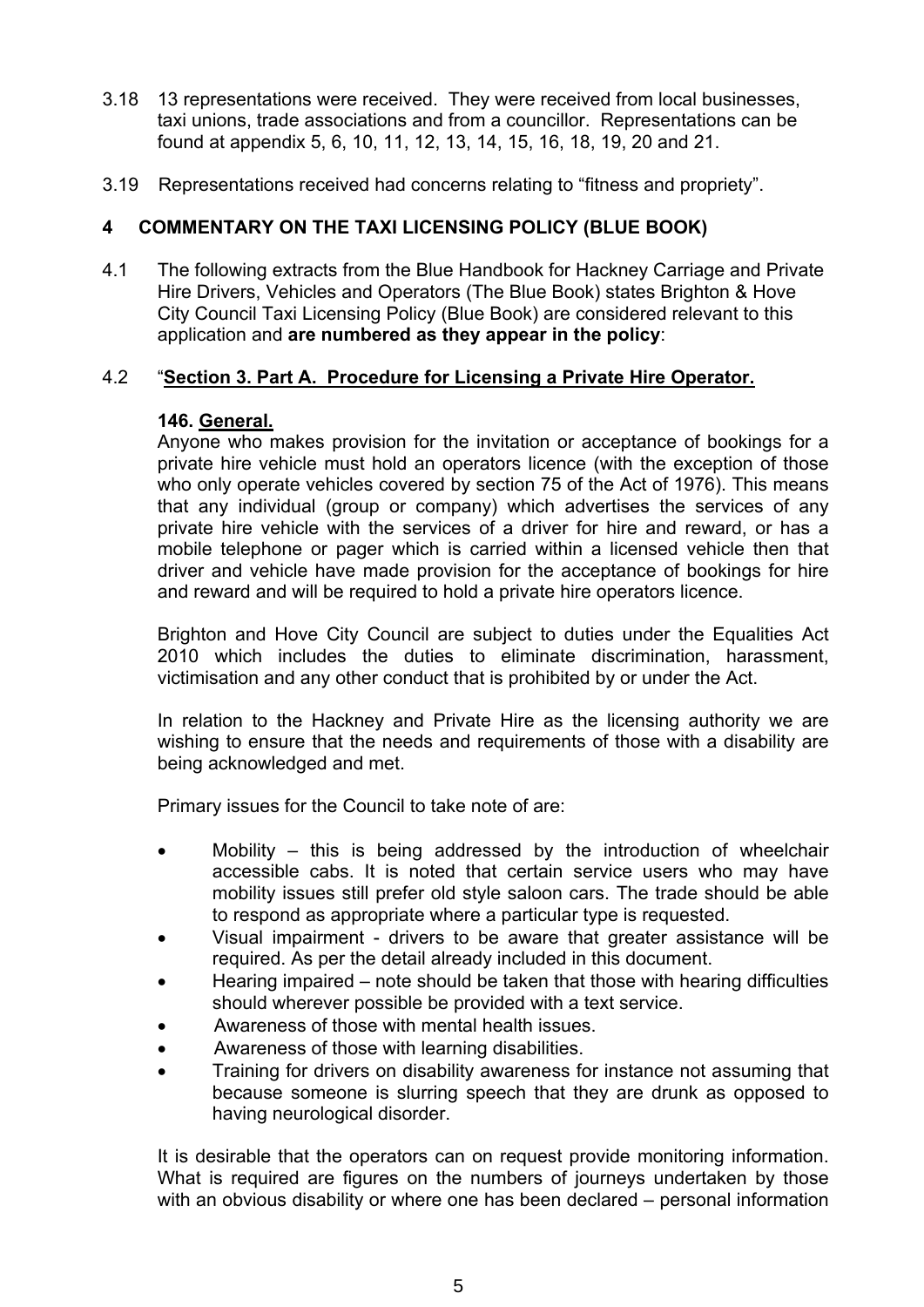is not required. In addition where there has been an issue around a disability the details of that issue and what if any steps were taken to address that and prevent its reoccurrence.

This information will be required to be provided annually when the application for renewal is made.

## **147. The Operator.**

147.1 The application form must be complete and returned to the Taxi Licensing Office.

147.2 Every applicant will be checked to ensure that they are a fit and proper person to hold a private hire operators licence.

147.3 The applicant is required to provide proof of holding a radio transmission licence (and planning permission for any aerial if required) if such radios are used by the operator.

147.4 In the case of operators who invite the public to make bookings in person at a premises, the prospective premises will be inspected to ensure compliance with the following;

147.4.1 clean, adequately heated, ventilated and lit, both for bookings and waiting,

147.4.2 if required waiting area has adequate seating facilities.

147.5 The operator premises to be licensed must be situated within the district of Brighton & Hove.

147.6 The operator may only utilise drivers and vehicles also licensed by Brighton & Hove City Council.

147.7 No licence will be issued until all licence requirements are met to the satisfaction of the authorised officer and the appropriate fee has been paid.

147.8 All operators premises to which the public have access must be covered by public liability insurance to cover all risks.

147.9 Planning permission for operating purposes maybe required and it is the operator's responsibility to ensure any permission required is granted and produced to an authorised officer at the time of application.

147.10 All operators will be required to have a document setting out their policies and procedures in relation to those with a disability. They will also be required to undertake monitoring of use of their service by those with a disability and provide a summary of monitoring in a format as required by the Executive Director Environment Development & Housing

147.11 All operators will be required to have a document summarising all complaints received during the previous year with any renewal application whether upheld or not in a format as required by the Executive Director Environment Development & Housing.

#### **148. Notes.**

Any requirements of legislation which affect the operations being carried out under the terms of this licence shall be regarded as if they are conditions of this licence. Case law has shown that anyone making provision for the acceptance of bookings for private hire must be licensed in the District where such provision is made (this includes such things as mobile telephones, pagers and redirected calls by any electronic means) and such bookings must be fulfilled by drivers and vehicles licensed in the same district as which the operator holds his licence. So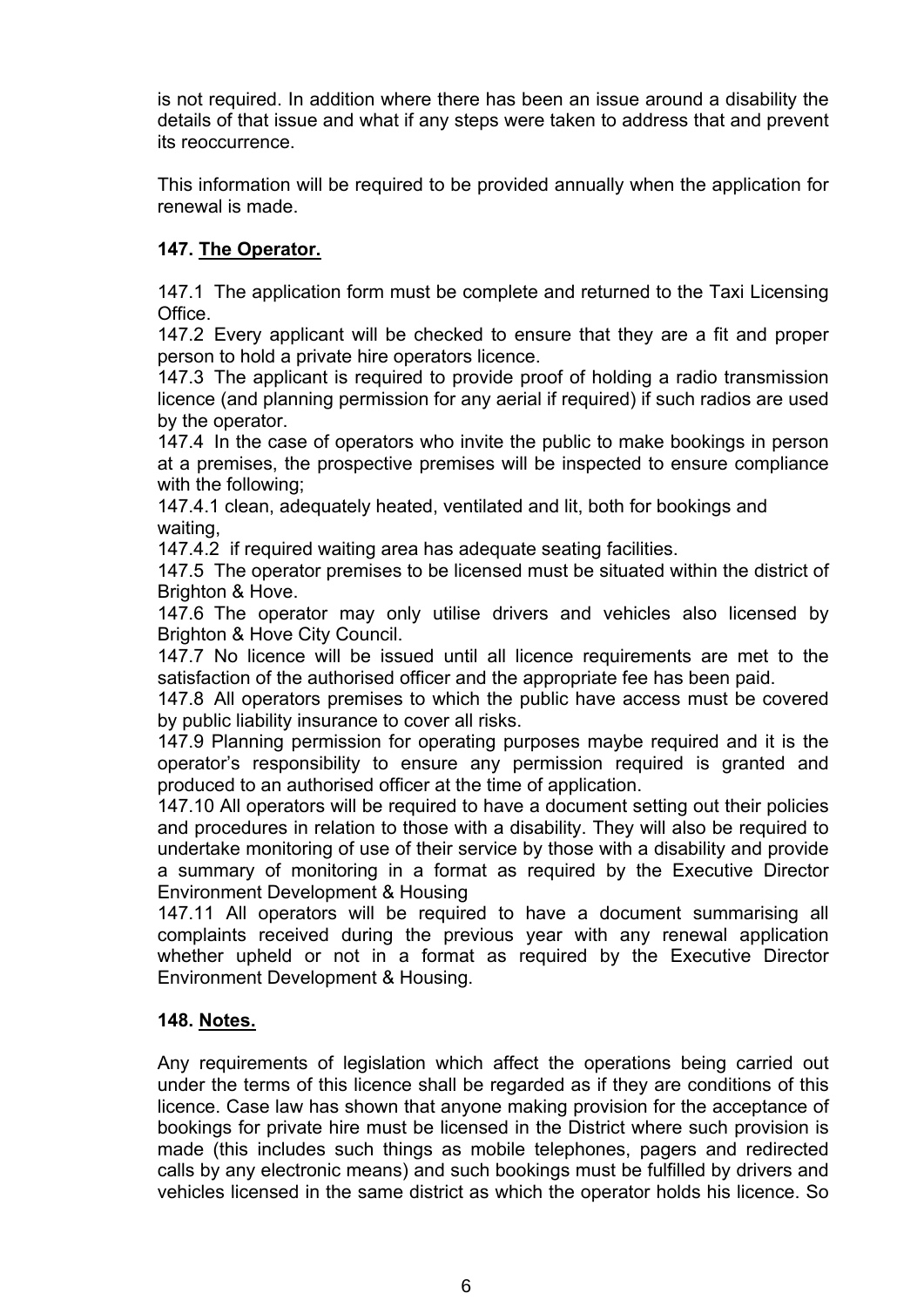if an operator accepts a call on a mobile telephone in a district other than the one in which he is licensed he will commit an offence of operating in an un-licensed manner".

- 4.3 Uber were asked for information about they will comply with the above and also for a document setting out their policies and procedures in relation to those with a disability. On 4 August 2015, HCO received from Uber "Uber Accessibility" – see appendix 4.
- 4.4 [www.parliament.uk](http://www.parliament.uk/) says: Both the taxi and private hire industries are facing challenges from new technology, and from legislative change, causing concern and anger amongst a number of operators and drivers. Uber is subject to ongoing legal challenge in UK and other courts and its use by PHV drivers in London has proven deeply controversial. Meanwhile, the legal framework in England and Wales, including London, was reviewed in 2012-14 by the Law Commission, which published recommendations and a draft Bill in May 2014. The Government has yet to publish a response to this and indicate whether it intends to implement the wholesale reform proposed by the Commission. The Coalition Government made minor changes to the law in the *Deregulation Act 2015*.
- 4.5 The City receives 9.5 million tourism day trips and 1.4 million staying visitors per year. The cultural and tourism offer in Brighton & Hove is crucial to the ongoing economic success of the city; it brings both money and jobs including the large number of taxi and private hire drivers employed in the city.

#### **5. FINANCIAL & OTHER IMPLICATIONS:**

Financial Implications:

5.1 This application would have attracted a fee, which is designed to cover the Council's cost of processing the application.

*Finance Officer Consulted Michael Bentley Date: 22.09.15*

Legal Implications:

- 5.2 As is identified above the primary test is whether an operator is a fit and proper person or the alternate definition. This test is to be applied to the applicant operator and not normally to any drivers who may be employed by them. The individual drivers will have to meet their own test to obtain the licence.
- 5.3 Case law and Counsels opinion (relating to drivers and the applicability of the fit and proper test) confirm, that for any piece of evidence to be used it must go above speculation rumour or innuendo. There must be therefore be a strong base for taking in to account any allegation of misbehaviour or inappropriate actions.
- 5.4 Complaints about behaviour in foreign jurisdictions. We have noted that multiple representations have been made about what has transpired across Europe and the USA. Neither of those areas are applicable in our determination. This is in part because there will be a different licencing regime and statutory framework and part because we have to determine the application based on facts known to us. On the basis of research carried out by legal while there may be many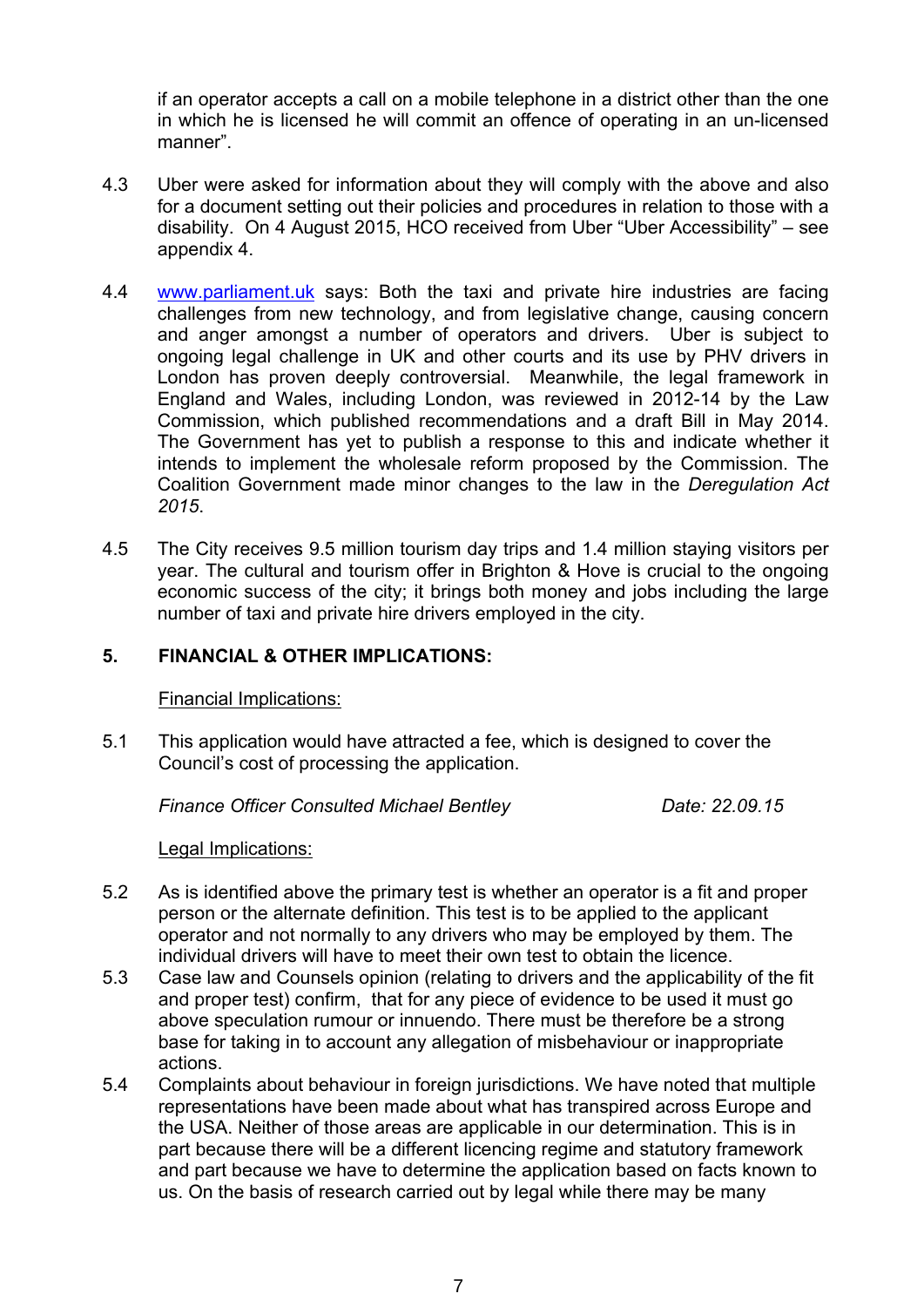pending applications, none as far as we can see have been determined and so no findings that we can definitively utilise within the test framework. Even if such findings were to be made they may well not be applicable within the domestic statutory framework.

- 5.5 Domestic challenges: We note that there is pending within the High Court an application made by TFL for a determination of the question as to whether the App and its price calculating element constitutes a 'meter'. This decision is expected in early October and it is to be hoped that it will be available for the committee. The fact that TFL have asked for a determination clearly demonstrates that this is an uncertain element of the law and consequently of itself it is unlikely to have the impact of not making the applicant fit and proper. It may require a condition to be imposed depending on the High Court decision.
- 5.6 Tax & VAT; This has also been referred to along with the accompanying letters from senior figures in HMRC. The HMRC is satisfied with the tax arrangements of the Uber parent company and as such we cannot rely upon this.
- 5.7 Allegations of nuisance at airports. These are at the moment allegations. We have no firm details that it has happened or that this is orchestrated by the operators. This may well simply be the drivers as opposed to the operators acting inappropriately.
- 5.8 Wheelchair accessible vehicles. These are a requirement under the Blue book but do not go in the strictest sense to fit and proper. It may be viewed that not providing them means that there is some inroad in to that concept and taken with other factors may have a small relevance. It is noted that any new operator is in any event generally given a window of time to grow their business before a quota of WAV's are deemed necessary. It would be unreasonable if this is common policy not to give the same.
- 5.9 Insurance issues; it is noted that there have been concerns over insurance provision with allegedly the possibility of obtaining work with Uber on the basis of false documents. Our understanding is that this has been addressed in two regards – the first is the availability of insurance by Uber themselves and the second is a tightening up of the application procedures. This can be clarified with Uber themselves. This may also raise concerns that if it is possible to get driver status by use of fraud and so is the checking process for drivers robust enough? Given the definition of fit and proper it is a reasonable question to ask as to what the checking and vetting process is and how it can be enhanced if this was felt to be necessary.
- 5.10 The meter issue manifests itself in a different format. Brighton and Hove has an agreement with all drivers in the private hire community that they will have meters. This is not strictly required under the law as this can be a privately negotiated arrangement between the contracting parties. The Uber model does not fit comfortably with this and so there is at least in principal (dependant to a degree on the High Court decision) a departure from the blue book model in certain circumstances (some if not all Uber drivers may well be metered). It is questionable that this is a relevant factor within the fit and proper test, but it could be a point of clarification.
- 5.11 It has been raised that there are concerns about the licensing status of Uber and in particular our attention has been drawn to s48 of the Local Government (Miscellaneous Provisions Act) 1972. We are not clear why reference has been made to this as this relates to drivers and not operators. The relevant is in fact sections 55 to 57 as set out below: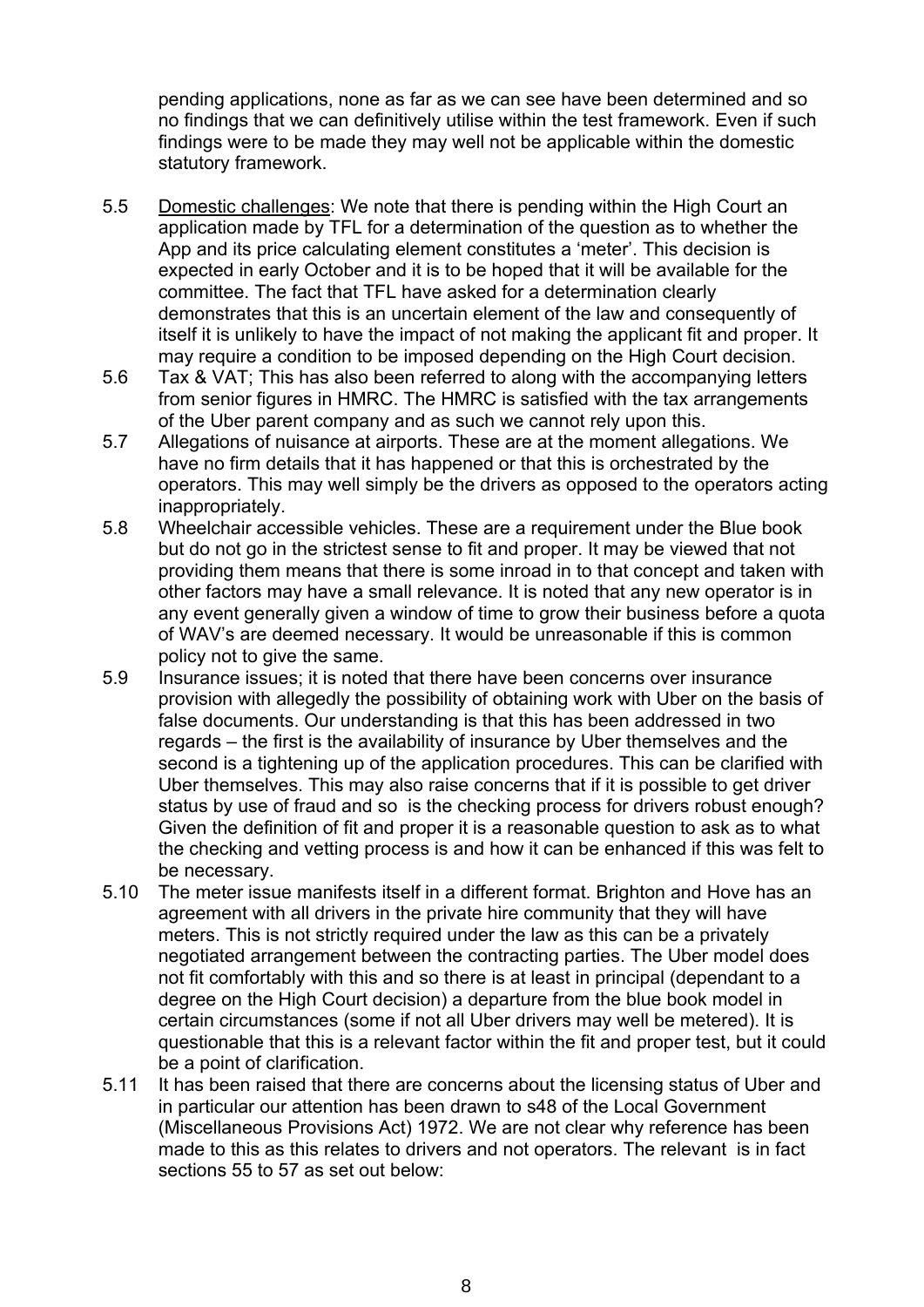55 Licensing of operators of private hire vehicles..

(1)Subject to the provisions of this Part of this Act, a district council shall, on receipt of an application from any person for the grant to that person of a licence to operate private hire vehicles grant to that person an operator's licence: .

Provided that a district council shall not grant a licence unless they are satisfied that the applicant is a fit and proper person to hold an operator's licence.

(2)Every licence granted under this section shall remain in force for such period, not being longer than five years, as a district council may specify in the licence. .

(3)A district council may attach to the grant of a licence under this section such conditions as they may consider reasonably necessary. .

Note – 56 Deals with duty to provide information during the course of a licence.

57 Power to require applicants to submit information..

(1)A district council may require any applicant for a licence under the Act of 1847 or under this Part of this Act to submit to them such information as they may reasonably consider necessary to enable them to determine whether the licence should be granted and whether conditions should be attached to any such licence. .

(2)Without prejudice to the generality of the foregoing subsection— .

(b)a district council may require an applicant for an operator's licence to submit to them such information as to— .

(i)the name and address of the applicant; .

(ii)the address or addresses whether within the area of the council or not from which he intends to carry on business in connection with private hire vehicles licensed under this Part of this Act; .

(iii)any trade or business activities he has carried on before making the application; .

(iv)any previous application he has made for an operator's licence; .

(v)the revocation or suspension of any operator's licence previously held by him;

(vi)any convictions recorded against the applicant; .

as they may reasonably consider necessary to enable them to determine whether to grant such licence;

(c)in addition to the information specified in paragraph (b) of this subsection, a district council may require an applicant for an operator's licence to submit to them— .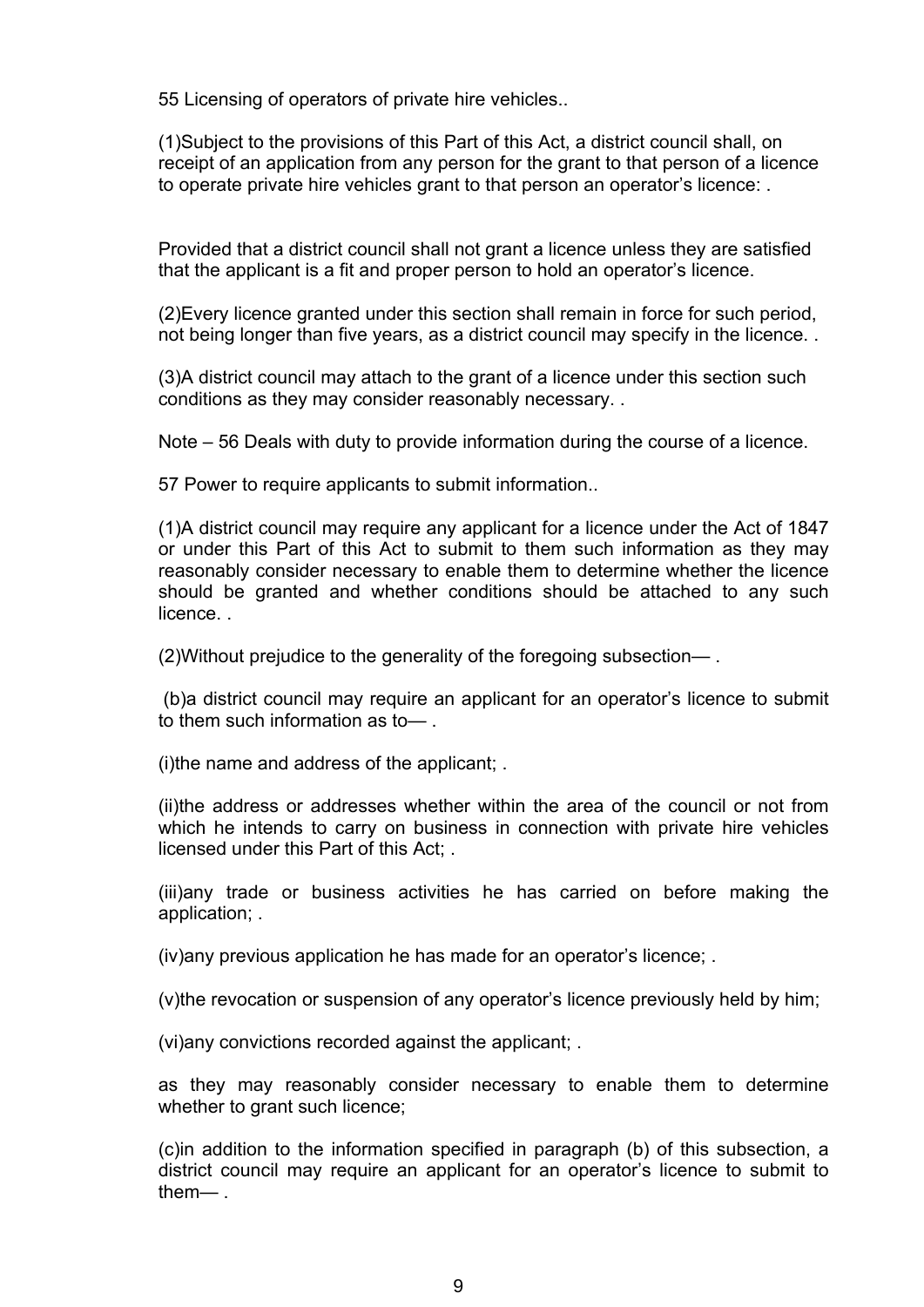(i)if the applicant is or has been a director or secretary of a company, information as to any convictions recorded against that company at any relevant time; any trade or business activities carried on by that company; any previous application made by that company for an operator's licence; and any revocation or suspension of an operator's licence previously held by that company; .

(ii)if the applicant is a company, information as to any convictions recorded against a director or secretary of that company; any trade or business activities carried on by any such director or secretary; any previous application made by any such director or secretary for an operator's licence; and any revocation or suspension of an operator's licence previously held by such director or secretary;

(iii)if the applicant proposes to operate the vehicle in partnership with any other person, information as to any convictions recorded against that person; any trade or business activities carried on by that person; any previous application made by that person for an operator's licence; and any revocation or suspension of an operator's licence previously held by him.

5.12 There is a presumption for grant unless it is determined that a person is not fit and proper and above is set out the fact that conditions can be attached and information required to help determine the application.

.

- 5.13 Data Protection; concerns have been raised that Uber are guilty of Data Protection breaches. To remind the committee this must be more than mere speculation. Legal have reviewed the decisions at the Office of the Information Commissioner. Only one reference to Uber was found and this related to a complaint that TFL had not answered a request about Uber. We cannot locate any findings against Uber itself. Likewise we can find only newspaper articles suggesting breaches, but framed as allegations rather than proven facts. It is a legitimate issue of concern under the fit and proper test to be confident about confidentiality; it is legitimate to ask Uber about this situation. At this stage however there is little or no evidence that the allegations and the reality match.
- 5.14 In summary many allegations have been made, but it is important to differentiate those that relate to matters abroad and are often multiple hearsay and those within a domestic environment. Within the domestic environment, much again is hearsay and should be treated with extreme caution. It is noted that TFL and numerous other local authorities have licenced Uber. This would suggest (but is not definitive) that they have not uncovered any concerns about the operating company that would mean that they are not fit and proper. Given that all English authorities licence using the same basic principles, this has to be noted if we are to look at Uber in its widest context.
- 5.15 It can also be noted that Brighton and Hove have a very stringent licensing regime, which has and is adhered to by the other operators in the city. It is not unreasonable to use the bench mark applied locally as opposed to other authorities tests. This particularly applies to the attachment of conditions.
- 5. 16 There is the fact that deregulation allows work to be contracted out of area. This will come in to force as of first of October.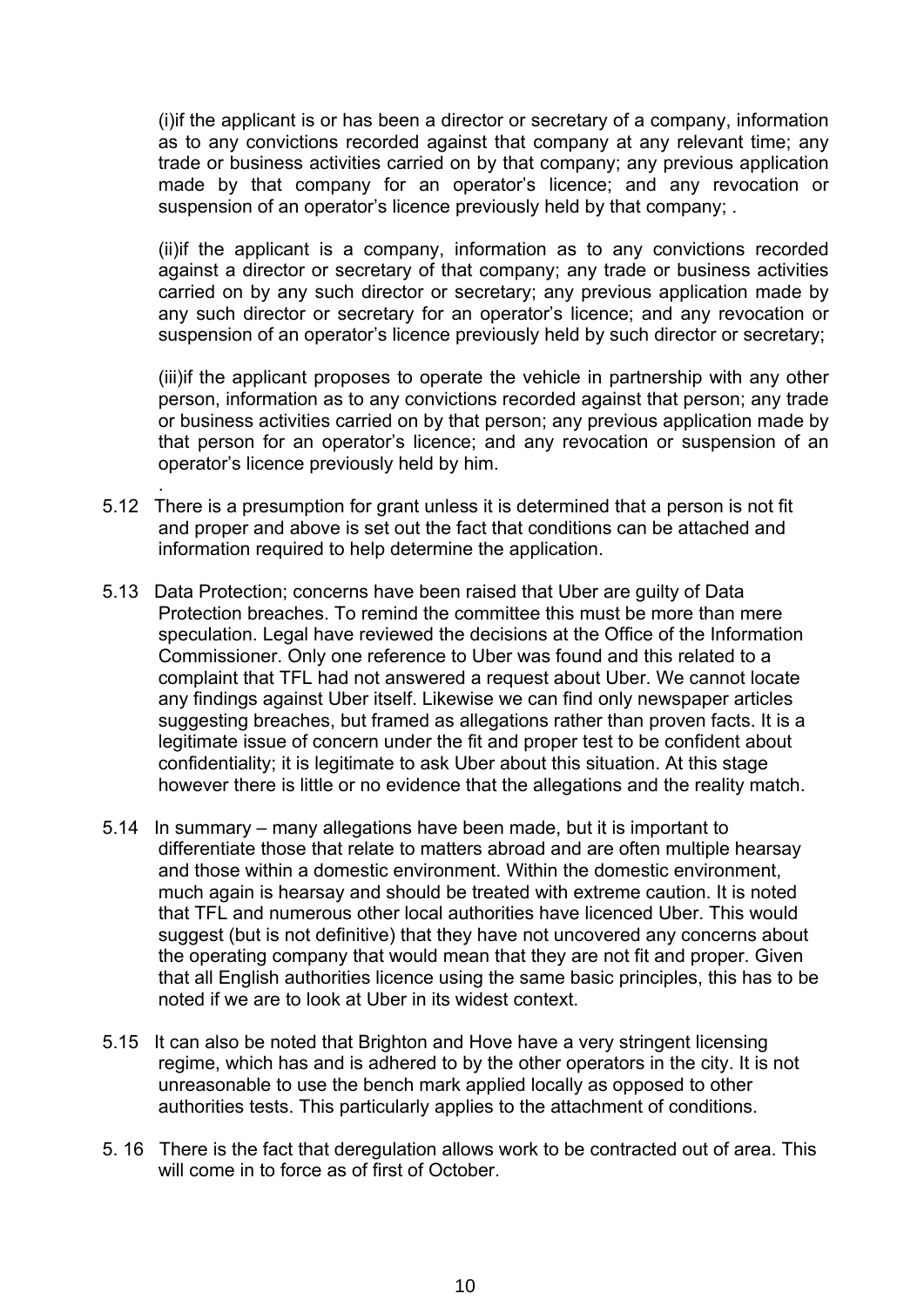*Lawyer Consulted: Simon Court Date: 22.09.15*

#### Equalities Implications:

5.17 There are some concerns: Data Barring Service checks have not been sought for private hire operator companies. A prescribed proportion of WAVs condition on PHO licences would assist provide a prescribed proportion of accessible/WAV. Enhanced DBS of drivers post deregulation may be essential when PHOs can use drivers licensed by other licensing districts. Diversity is valued and strong, safe communities are vital to future prosperity. Taxi licensing policy aims to protect public safety including protecting children and vulnerable people from harm.

#### Sustainability Implications:

5.18 There are no direct sustainability implications.